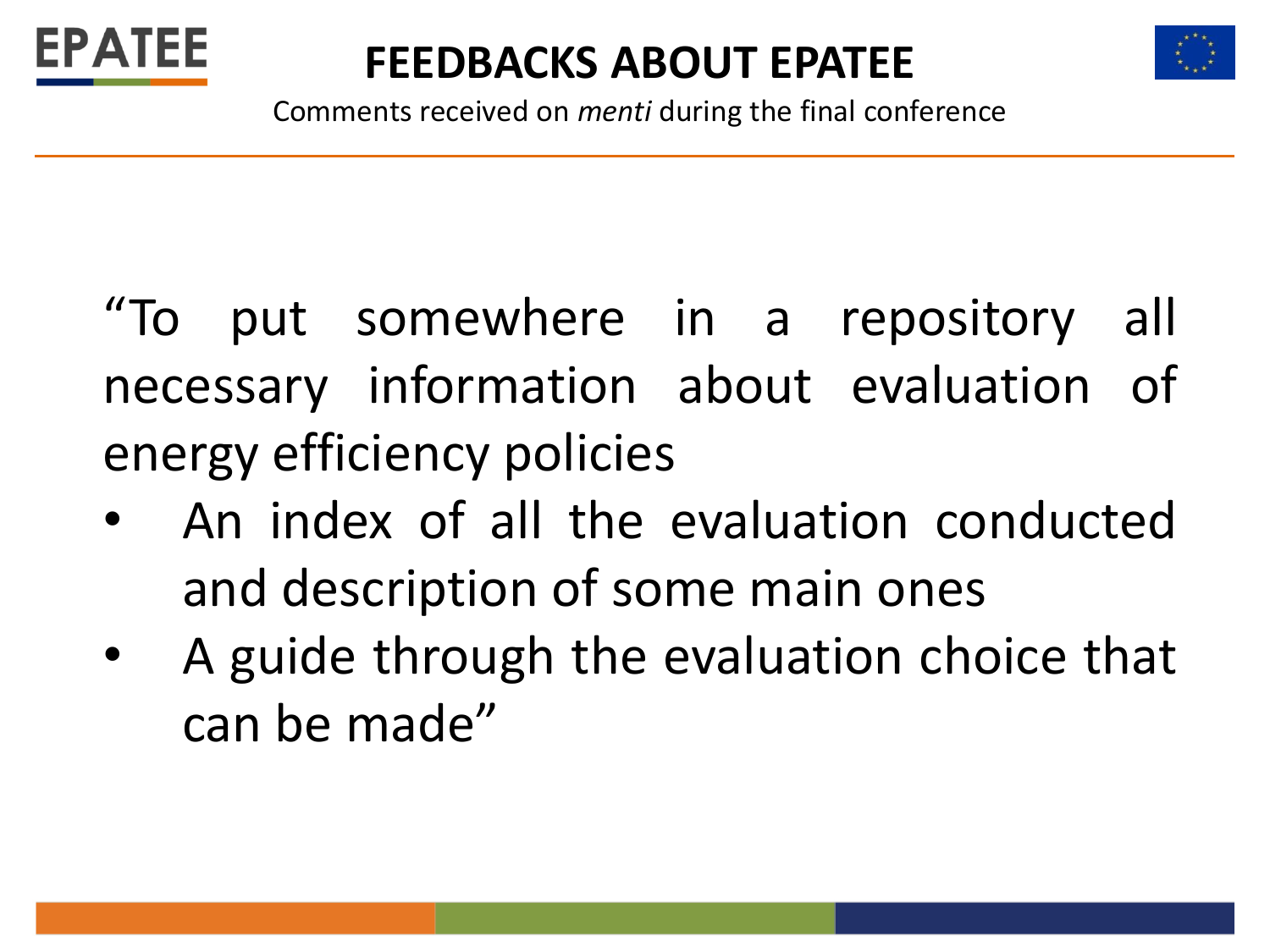



Comments received on *menti* during the final conference

# "Developed tool is good and easy to use!"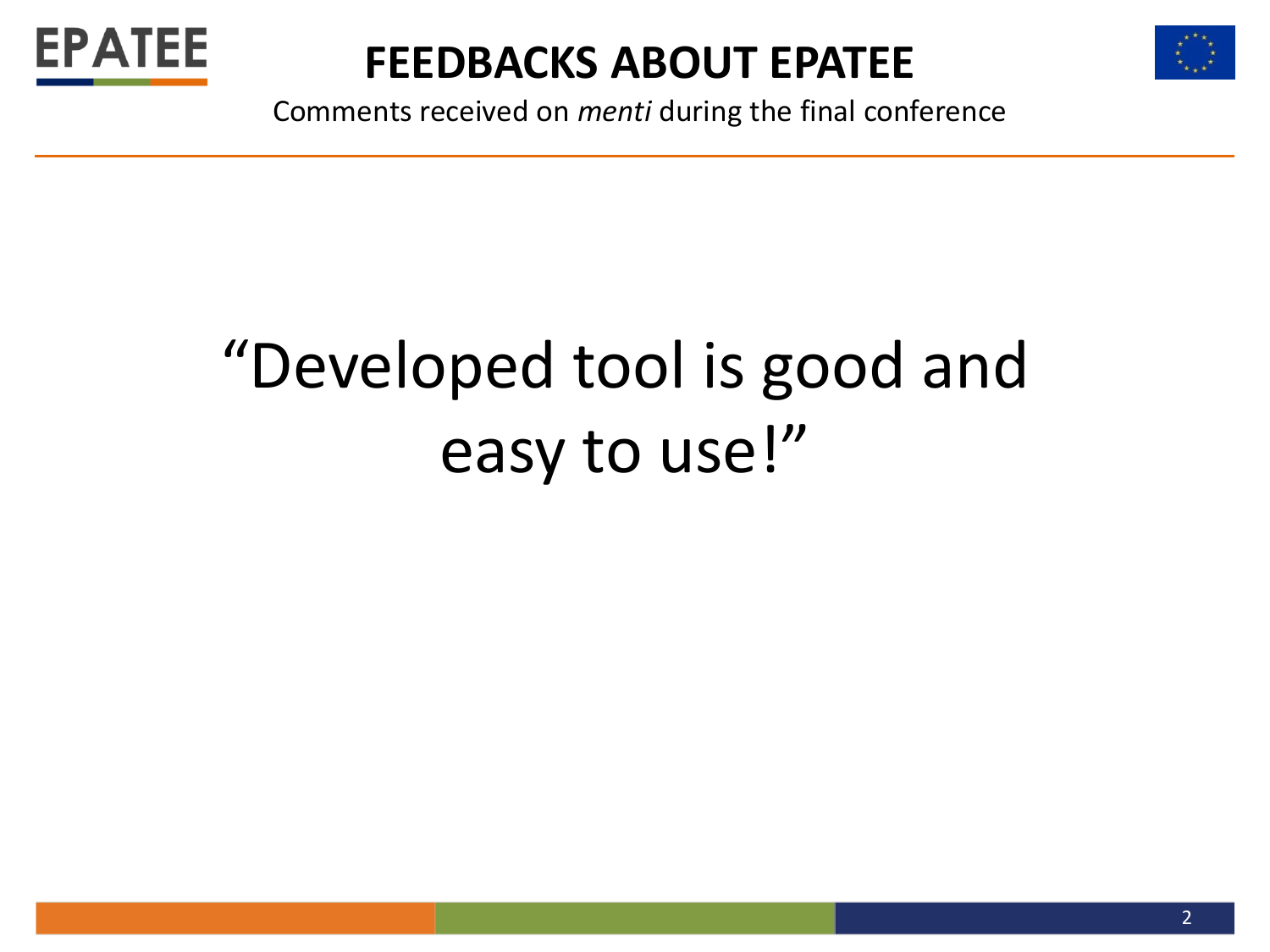



Comments received on *menti* during the final conference

# "EPATEE reconfirmed the growing need for evaluations and their timely planning."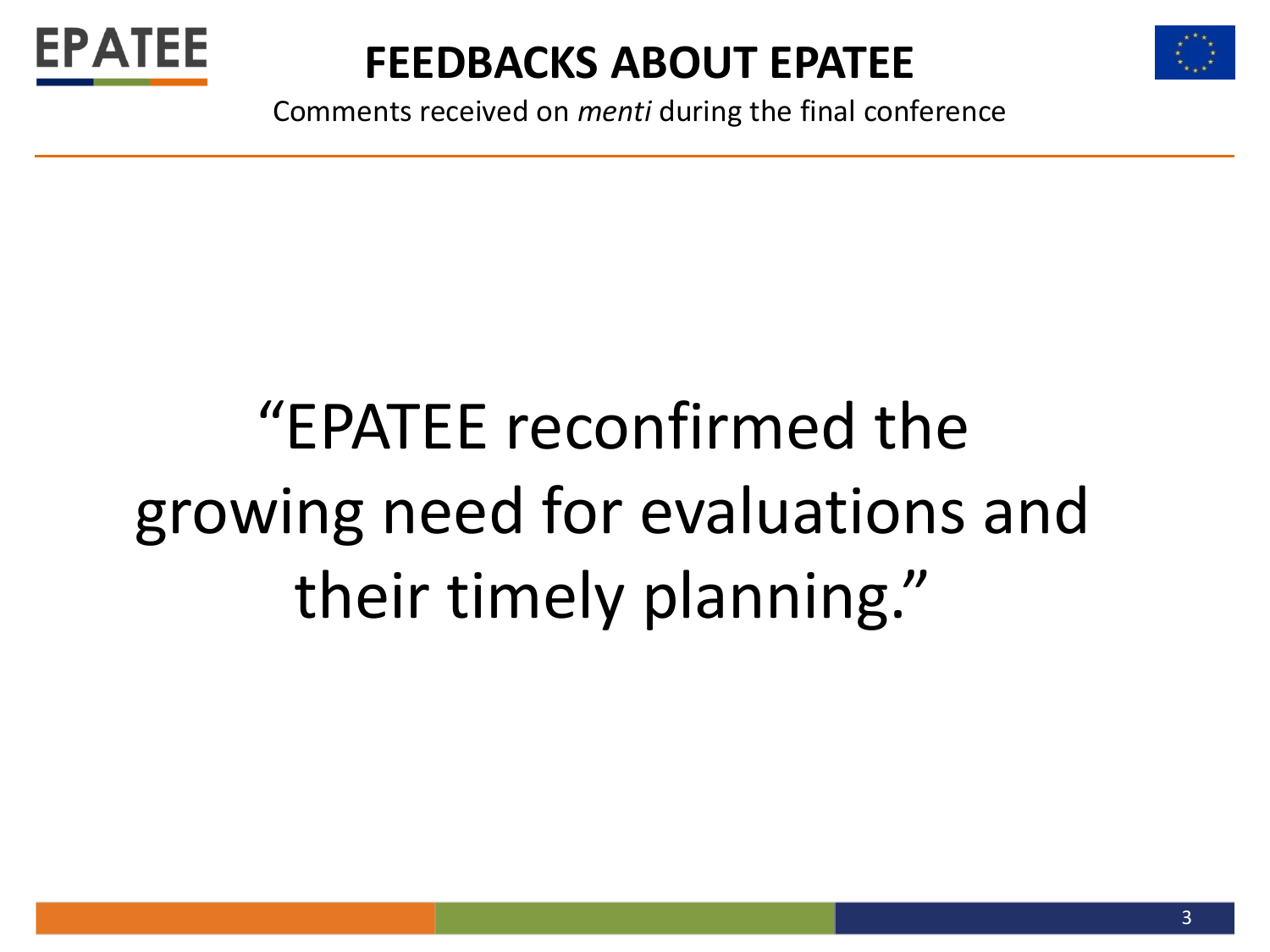



Comments received on *menti* during the final conference

"Coming from renewables I realised that (policies addressing) awareness, motivations and attitudes of final consumers are crucial (for a successful energy transition)"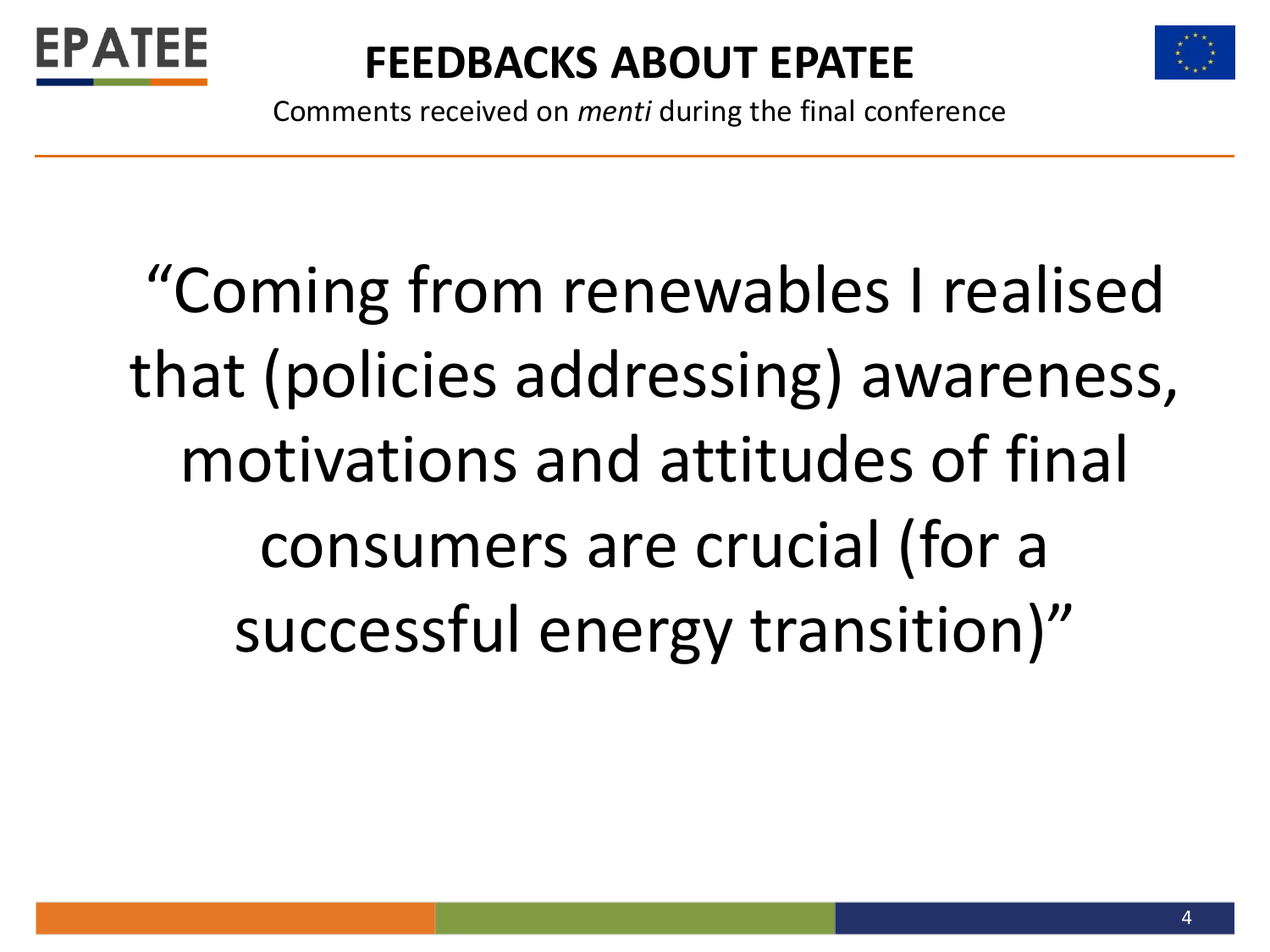



Comments received on *menti* during the final conference

# "Good evaluation guidance results in better informed decisions and saves more energy for less money."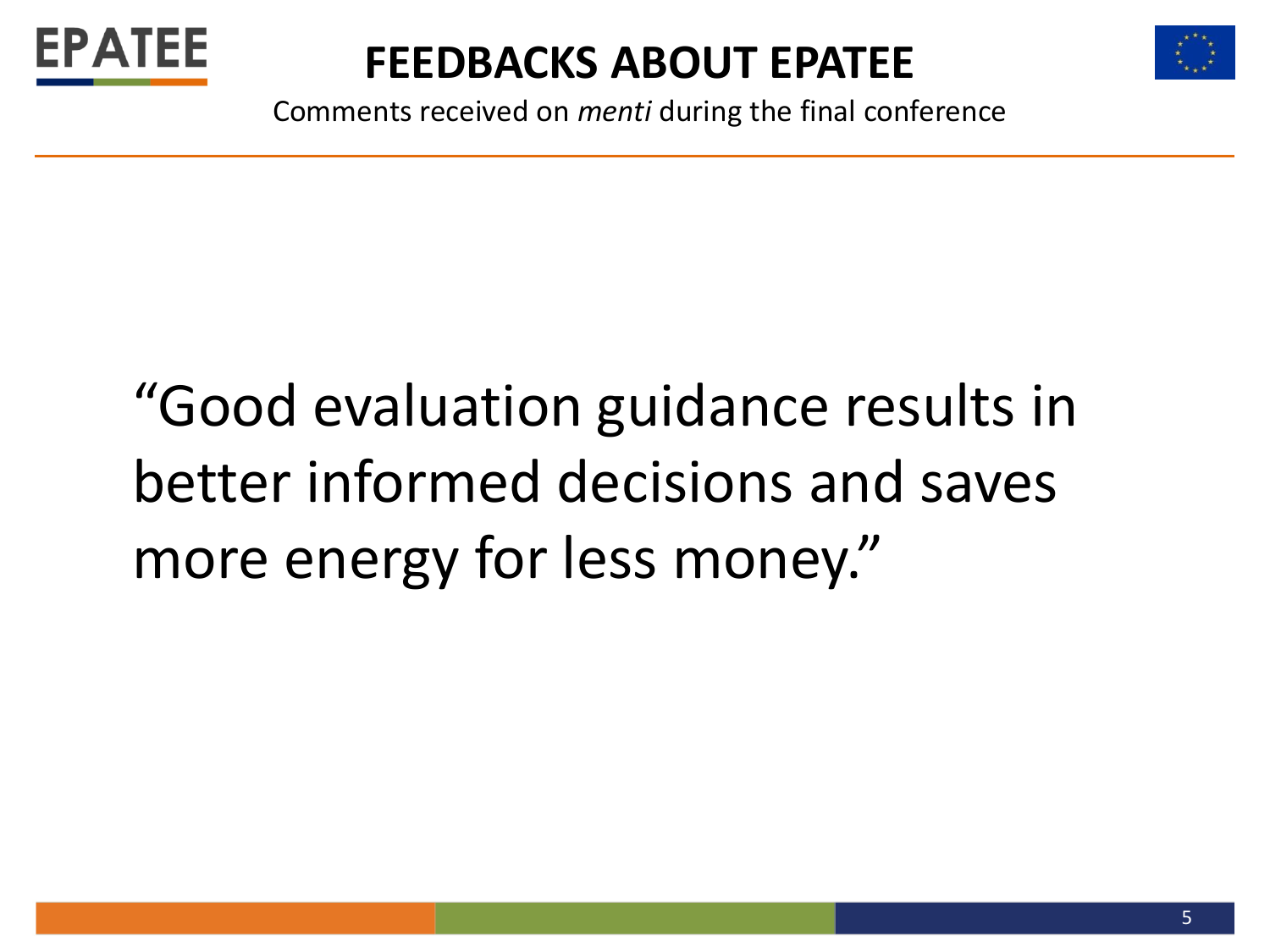



Comments received on *menti* during the final conference

# "There is a lot more to share than we thought. It's sometimes hidden. EPATEE helped to gather these resources!"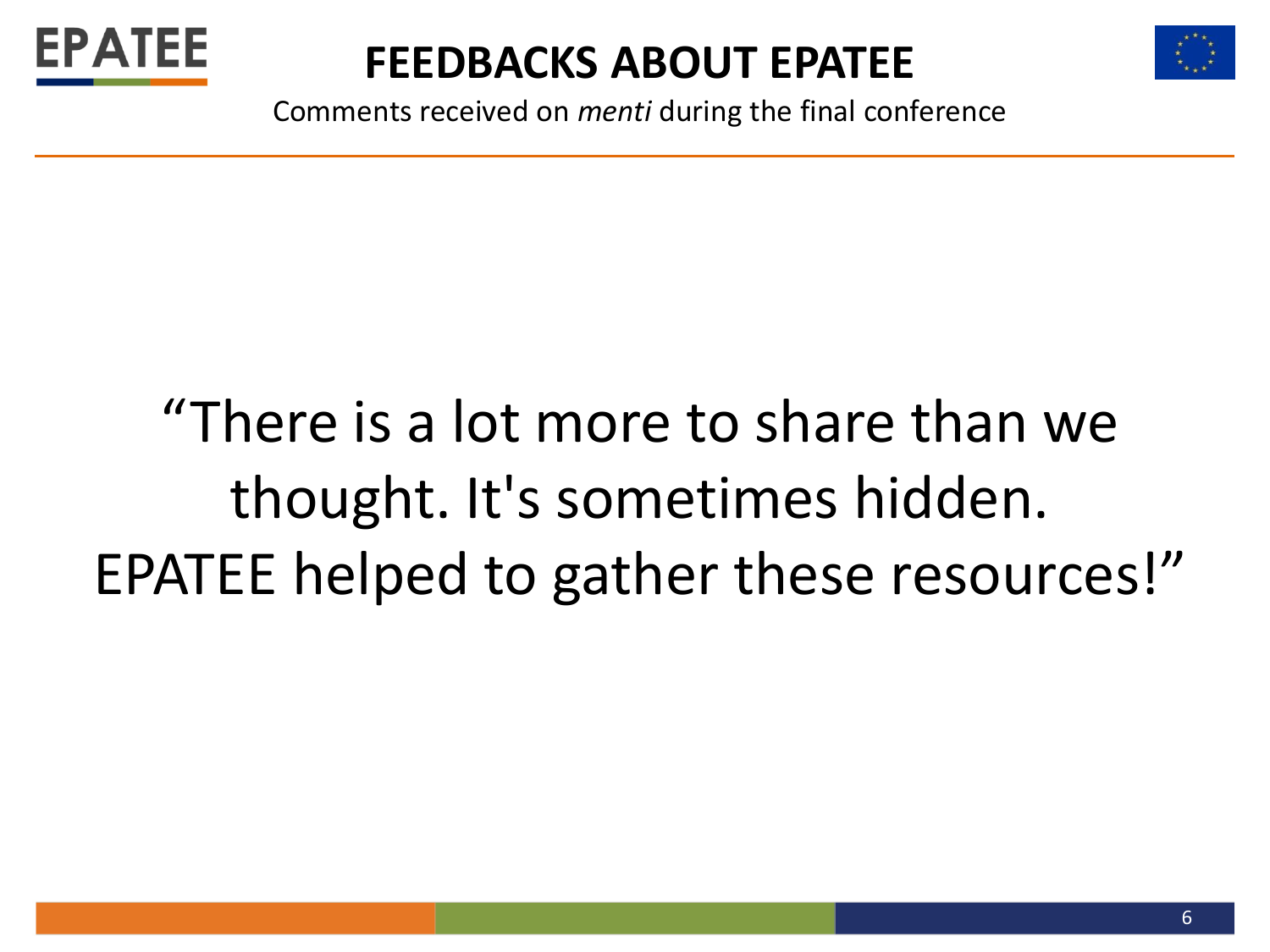



Comments received on *menti* during the final conference

"To put in front of the scene the issue of evaluation of energy efficiency policies, which is of the utmost importance :

First due to the key role of energy efficiency policy for climate issues,

Second due to the impact of Article 7 EED in the size of those policies, with for example a present cost/value of 4 Billions euros a year for the French White Certificates"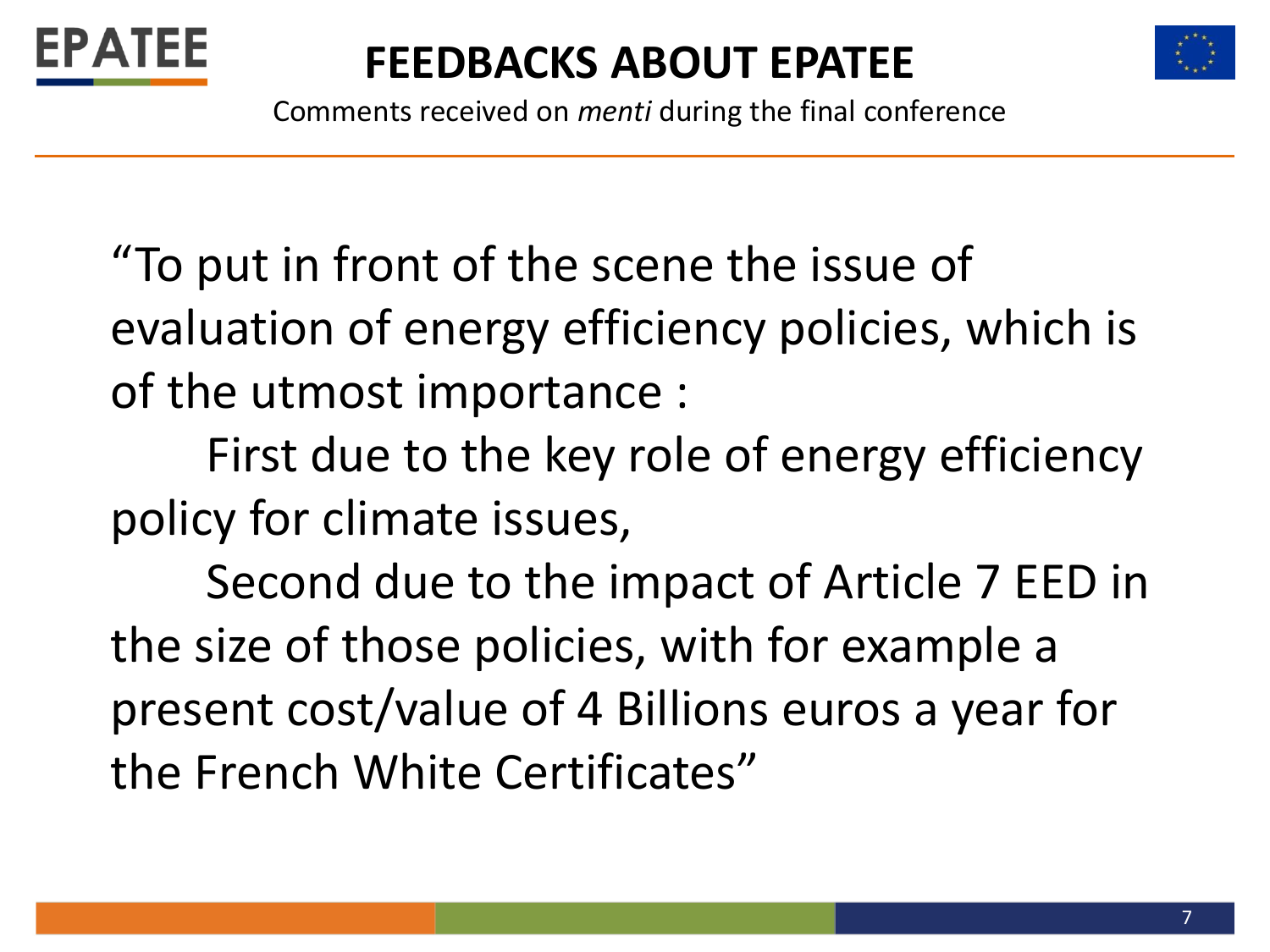



Comments received on *menti* during the final conference

"To put in front of the scene the issue of evaluation of energy efficiency policies, which is of the utmost importance :

First due to the key role of energy efficiency policy for climate issues,

Second due to the impact of Article 7 EED in the size of those policies, with for example a present cost/value of 4 Billions euros a year for the French White Certificates"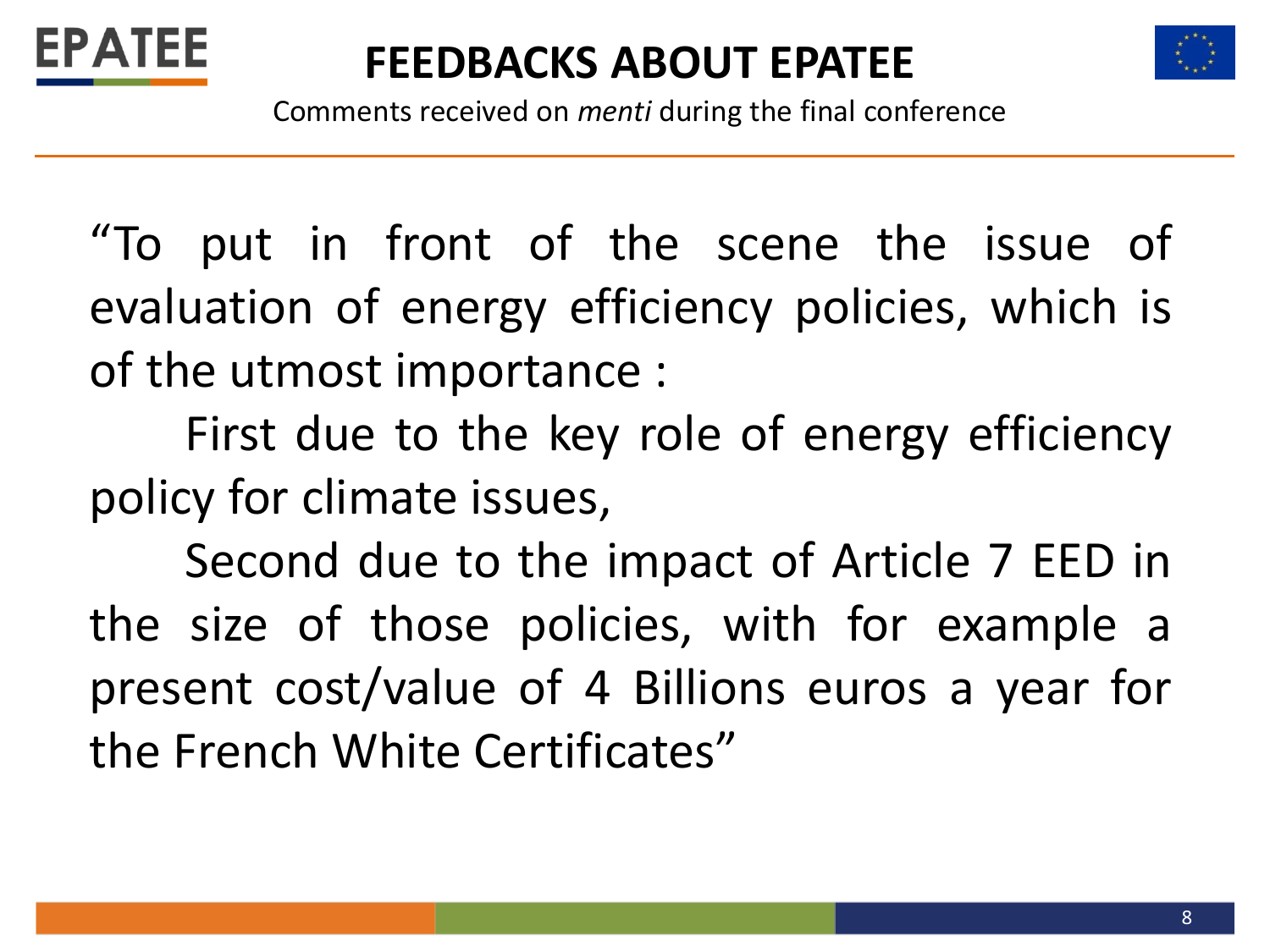



Comments received on *menti* during the final conference

# "The tool would work also in long term provided that there will be new material coming in..."